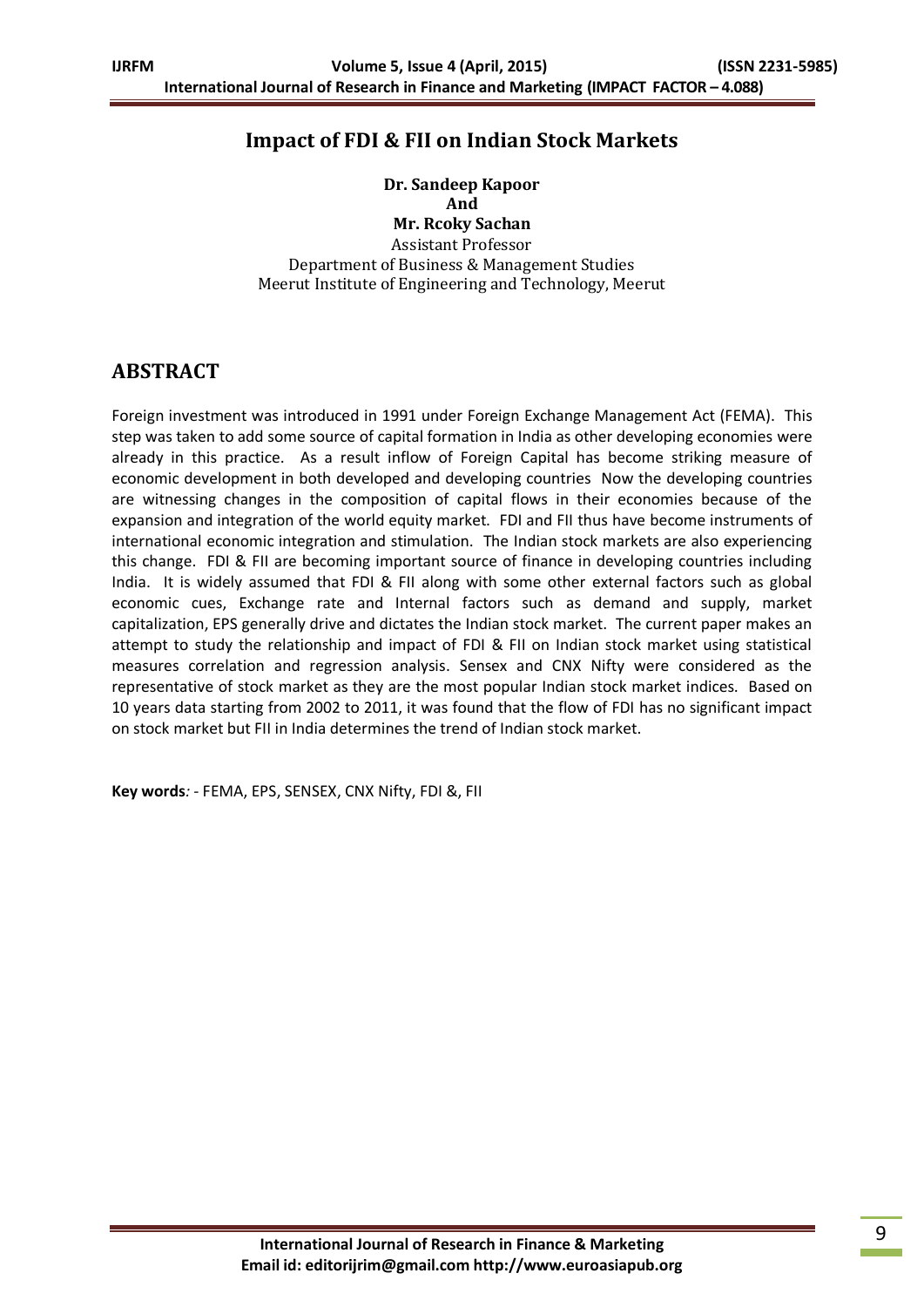# **I. Introduction**

To understand the FDI means in Indian context, we have to look into our history, in early 1498 when a Portuguese Vaskodigama arrived at Calicut. He saw the prosperity of Indians. He introduced India in whole world. Later people started to visit India. Portuguese, Dutch, British and French established their premises in India and started trading with Indian people and dynasties. Sir Tomas Roe was the first British who came as the ambassador of British emperor and get the permission of trading in Mughal India. After this they created the 'East India Company' and started their business. It was the initial form of FDI in India. Later it got many changes according to the world's financial status and become more popular word as foreign direct investment. But due to bad experiences of 'East India Company' at the time of independence, the attitude towards foreign capital was one of fear and suspicion. This was natural on account of the previous exploitative role played by it in 'draining away' resources from this country. The suspicion and hostility found expression in the Industrial Policy of 1948 which, though recognizing the role of private foreign investment in the country emphasized that its regulation was necessary in the national interest. Because of this attitude expressed in the 1948 resolution, foreign capitalists got dissatisfied.

But the year-1991 marked a turning point in the economic history of India. In response to the major balance of payment stimulated by the collapse of Soviet Union (U.S.S.R), India's major trading partner of the era, and hike in oil prices due to Gulf War, the Government of India sought the IMF (International Monetary Fund) to grant a bailout loan of 1.8 billion US Dollars. IMF agreed to India's request for this bailout loan but demanded it to absorb several reforms into its economic policy in return. Government agreed upon this and absorbed some reforms into the economic policy of India. These reforms are famously referred to as the Economic Liberalization of 1991 in India. Under these reforms, major stress was laid by the government on three areas, namely – Liberalization, Privatization & Globalization. It is for this reason that the Economic Reforms of 1991 are sometimes also referred as the LPG policy of India. Here our subject matter is Globalization, in simple terms; the aim of the globalization was to integrate the Indian Economy with the World Economy, by enabling an unhindered Trade flow, Technology flow and Capital flow across the National and State Borders. For this purpose, several steps were undertaken by the Government of India, one of them was Encouragement to Foreign Investment i.e. FDI & FII

## **II. Review of Literature**

A study conducted by the World Bank in 1997 reports that stock market liquidity improved in those emerging economies that received higher foreign investments.

John Andreas<sup>1</sup> in his work "The Effects of FDI Inflows on Host Country Economic Growth" discusses the potential of FDI inflows to affect host country economic growth. The paper argues that FDI should have a positive effect on economic growth as a result of technology spillovers and physical capital inflows. A cross section and panel data analysis on a dataset covering 90 countries during the period 1980 to 2002, finds that FDI inflows enhance economic growth in developing economies only but not in developed economies. This paper has assumed that the direction of causality goes from inflow of FDI to host country economic growth. However, economic growth could itself cause an increase in FDI inflows. Economic growth increases the market size of the host country market and strengthens the incentives for market seeking FDI. This could result in a situation where FDI and economic growth are mutually supporting. However, for the ease of most of the developing economies growth is unlikely to result in market – seeking FDI due to the low income

**<sup>.</sup>** 1 Johnson Andreas "The Effects of FDI Inflows on Host Country Economic Growth", 2004. http://www.infra.kth.se\cesis\research\publications\working

 $2$  Chopra, C. "Determinates of FDI Inflows in India", Decision, IIM, Calcutta, 27(2): 137-152. 2002.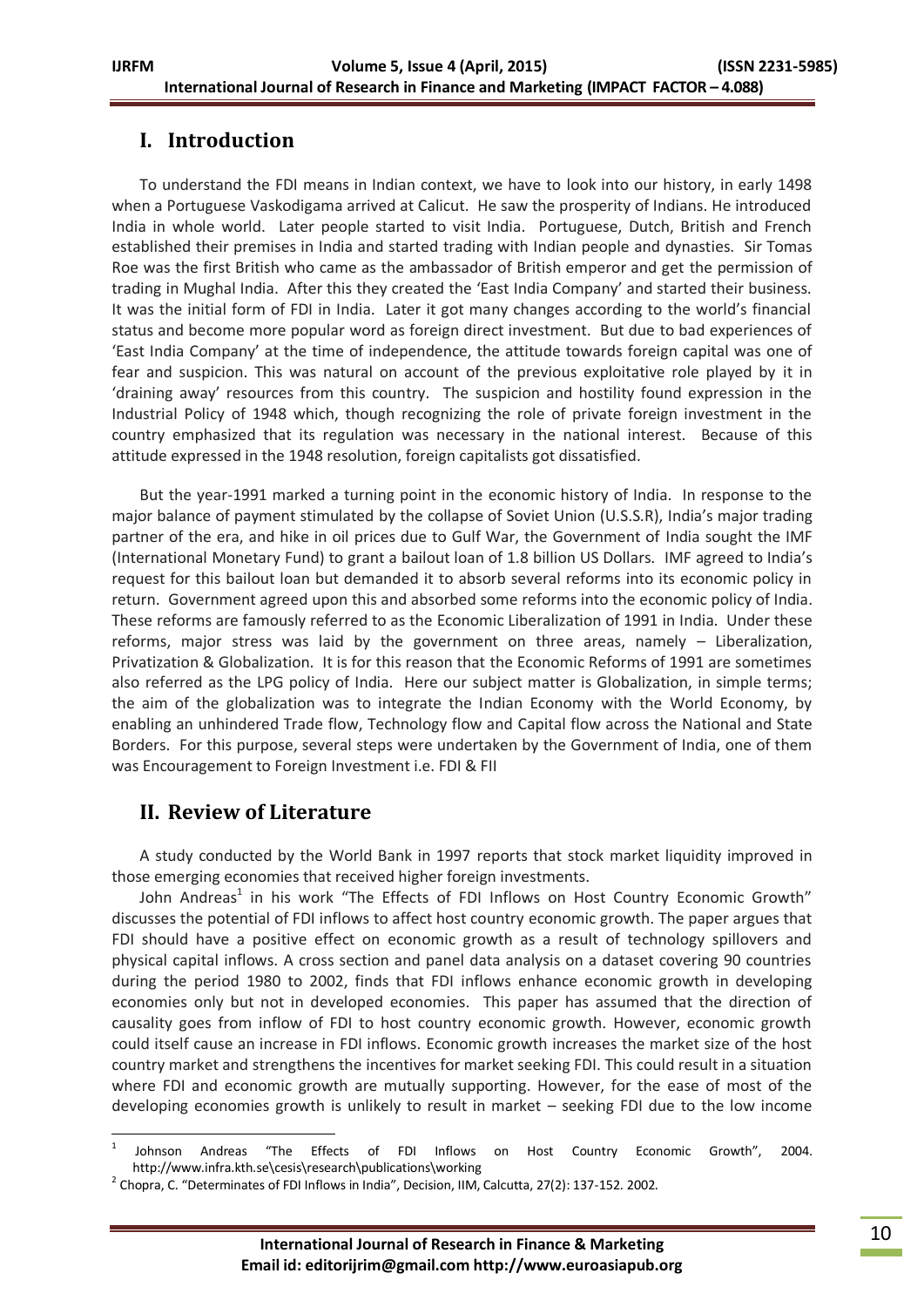levels. Therefore, causality is primarily expected to run from FDI inflows to economic growth for these economies.

According to Dornbusch and Park (1995), foreign investors pursue a positive feedback strategy, which makes stocks to overreact to change in fundamentals.

Nitin Kansal examined the "Impact of FDI & FII on India". The objective of his research is to find the trends & patterns in the FDI from different countries flown into India during 1991-2007 period means i.e. during post liberalization period & Influence of FII on movement of Indian stock exchange during the post liberalization period that is 1991to 2007. It concludes that FDI did have high significant impact on the Indian capital market.

Chopra<sup>2</sup> examines the effect of policy reforms on the FDI in India. The analysis has been carried out with the help of annual data from 1980-2000. The research includes policy related variables such as the degree of openness of the economy, debt-service ratio, foreign exchange rate and GDP as the explanatory variables of FDI inflows in India. Empirical result shows that GDP is an important factor which motivates FDI in the country.

A research by Bohn and Tesar (1996) and Brennan and Cao (1997) based on quarterly data of US investments on foreign equity markets found a positive correlation of these flows and local returns on majority of the sample countries. In order to investigate whether FDI announcements provide information to investors, Ding & Sun (1997) studied whether shareholder benefits were a product of their firms' FDI decisions, and whether abnormal returns were attainable by trading shares. Their results showed that an average 2.73% additional return could be observed by investors buying and holding the stock of an announcing firm 21 days around the announcement date.

Jayachandran and Seilan<sup>3</sup> investigate the relationship between trade, Foreign Direct Investment (FDI) and economic growth of India over the period 1970-2007. The results of Granger causality test show that there is a causal relationship between the examined variables. The direction of causality relationship is from FDIs to growth rate and there is no causality relationship from growth rates to FDIs. Most of empirical studies carried out in the past used multi regression model to study the impact of flow of FDI & FII.

According to Morgan Stanley<sup>4</sup> report FIIs strongly influence short-term market movements during bear markets. However, the correlation between returns and flows reduces during bull markets as other market participants raise their involvement reducing the influence of FIIs. Research by Morgan Stanley shows that the correlation between foreign inflows and market returns is high during bear and weakens with strengthening equity prices due to increased participation by other players.

Agarwal<sup>5</sup>, Chakrabarti<sup>6</sup> have found in their research that the equity return has a significant and positive impact on the FII.

-

<sup>6</sup> Chakrabarti, Rajesh. (2001). "FII Flows to India: Nature and Causes." Money and Finance "Vol. 2, No. 7, October-December, pages 61-81.

<sup>&</sup>lt;sup>3</sup> Jayachandran, G. and Seilan, A. "A Causal Relationship between Trade, Foreign Direct Investment and Economic Growth for India", International Research Journal of Finance and Economics, (42): 74-88. 2010.

<sup>&</sup>lt;sup>4</sup> Stanley Morgan, "FII's influence on Stock Market", Journal: Journal of impact of Institutional Investors on ism. Vol 17. Publisher: Emerald Group Publishing Limited. 2002.

Agarwal<sup>5</sup>, Chakrabarti<sup>6</sup> have found in their research that the equity return has a significant and positive impact on the FII.

<sup>&</sup>lt;sup>5</sup> Agarwal, R.N. (1997). "Foreign portfolio investment in some developing countries: A study of determinants and macroeconomic impact", Indian Economic Review, Vol,32, Issue 2, pages 217-229.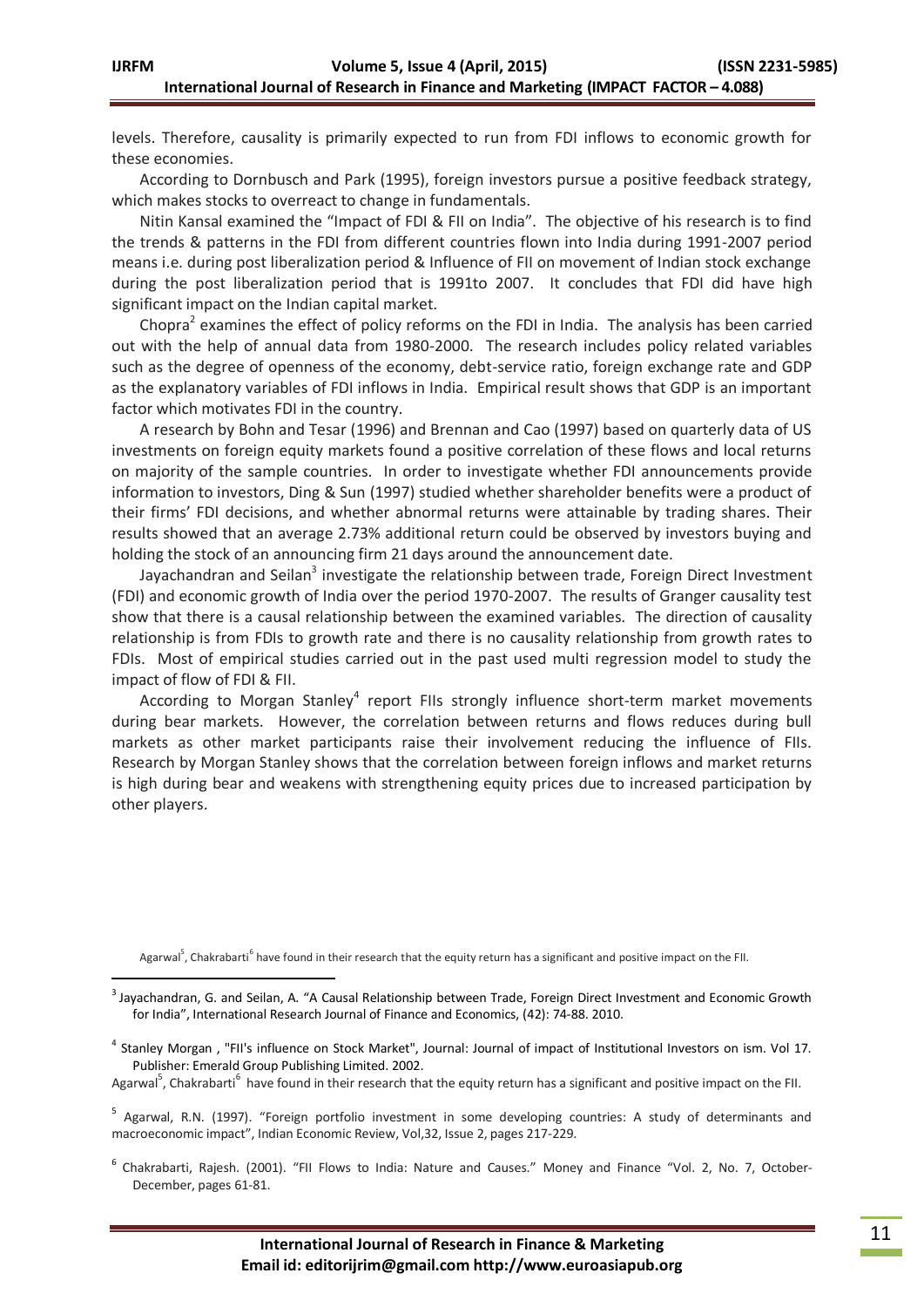# **III.Objectives**

- 1. To study the trends and patterns of Foreign direct Investment (FDI) & Foreign Institutional Investment (FII) into India.
- 2. To study the relationship and impact of FDI & FII on Indian stock market with special reference to SENSEX and CNX Nifty

# **IV.Research Methodology**

## **Coverage of the study**

The universe of the present study is FDI & FII in India and Indian Stock Market, with special reference SENSEX & CNX Nifty. The SENSEX & CNX NIFTY indices considered as the representative of Indian stock market as they are the only & popular indices of Indian stock market.

## **Data Collection**

This study is based on secondary data. The data related to FDI & FII have been collected from various sources i.e. Bulletins of Reserve Bank of India, publications from Ministry of Commerce, Govt. of India. The Sensex and CNX Nifty data is down loaded from the websites of Bombay stock exchange and National stock exchange respectively. Daily closing index value are taken and averaged to get the index value for each year, which is considered as more representative figure of index for the entire year rather any one day's/month's closing figure of the index. The present study considers 13 years data starting from 2001-02 to 2013-14.

The collected data, FDI & FII versus SENSEX & CNX Nifty, is tabulated and found that it is not comparable. As the data on FDI is value of net inflow during the year and index values are cumulative values. Therefore the index values are converted into net increase/decrease in the index during the year. Hence both values reflecting the net inflow/outflow thus can be compared.

## **Tools & Techniques**

To analyze the data, the statistical tools such as correlation and regression analysis are used. Correlation coefficient is a statistical measure that determines the degree to which two variable's movements are associated. Correlation coefficient value ranges from -1to 1. Negative value of correlation indicates: if one variable increases in its values, the other variable decreases in its value and positive value indicates: if one variable increases in its values the other variable also increases in its value. In the current study to know the linear relationship between variables such as FDI & SENSEX, FDI & CNX nifty, FII & SENSEX and FII & CNX Nifty correlation is applied.

The regression analysis is a statistical technique used to evaluate the effects of an independent variable on another dependent variable.

In the current paper attempt is made to study the impact of FDI & FII on SENSEX & FDI & FII on CNX nifty. So FDI & FII are considered as independent variables and SENSEX & CNX Nifty as the dependent variable for model.

## **Model Building:**

Further, to study the impact of Foreign Direct Investment & Foreign Institutional Investment on Indian stock market, model is farmed and fitted; it depicts SENSEX and CNX Nifty as dependent variables; whereas independent variables are FDI & FII.

- a) Y (SENSEX) =  $a + b_1 X_1(FDI) + b_2 X_2(FII)$
- b) Y (CNX Nifty) =  $a + b_1 X_1$  (FDI) +  $b_2 X_2$  (FII)

## **Hypothesis**

The null hypothesis for above models is;  $b_1=0$  &  $b_2=0$  against the alternative hypothesis i.e.  $b_1\#0$  &  $b_2$ #0. It can be stated for model a & b as follows:

## **Model (a)**

H01: FDI & FII has no significant impact on BSE Sensex movements.

Ha1: FDI or FII has significant impact on BSE Sensex movements.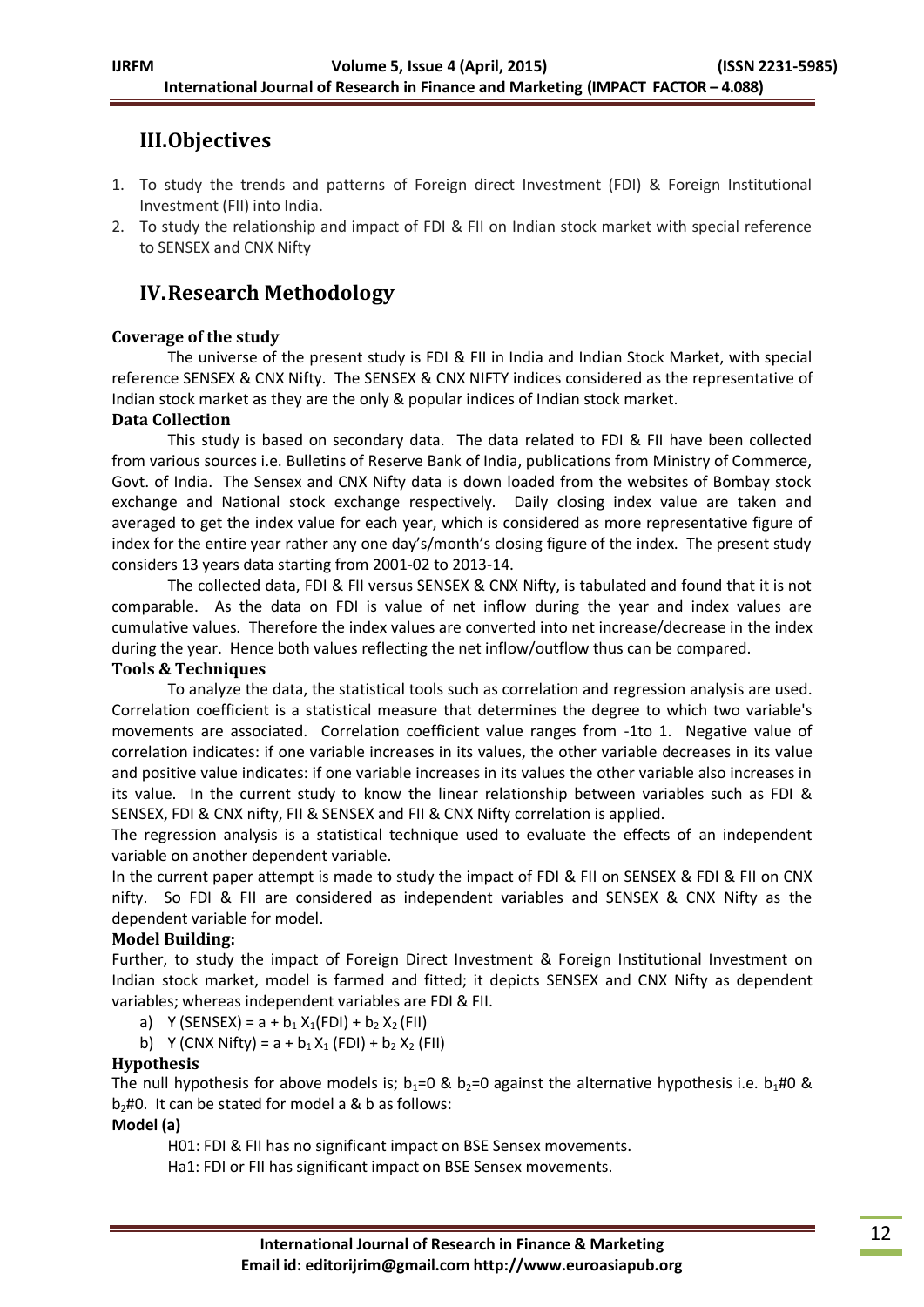#### **Model (b)**

H01: FDI& FII has no significant impact on Nifty movements. Ha1: FDI or FII has significant impact on Nifty movements.

## **V. Analysis**

Table No.1 presents the amount of flow of FDI and FII in India in terms of US\$ million. As the data of FDI &FII is value of net inflow during the year, therefore the index values are converted into net increase/decrease in the index during the year. Hence both values reflecting the net inflow/outflow thus can be compared.

| Table No.1                                      |                |                |                  |           |  |  |  |
|-------------------------------------------------|----------------|----------------|------------------|-----------|--|--|--|
| Year wise net value of FDI, FII, SENSEX & Nifty |                |                |                  |           |  |  |  |
| Year                                            | FDI            | FII            | Sensex           | Nifty     |  |  |  |
|                                                 | (US\$ Million) | (US\$ Million) | <b>Net Value</b> | Net Value |  |  |  |
| 2001-02                                         | 6130           | 1505           | $-938$           | $-258$    |  |  |  |
| 2002-03                                         | 5035           | 377            | $-126$           | -40       |  |  |  |
| 2003-04                                         | 4322           | 10918          | 1286             | 390       |  |  |  |
| 2004-05                                         | 6051           | 8686           | 1249             | 378       |  |  |  |
| 2005-06                                         | 8961           | 9926           | 2539             | 708       |  |  |  |
| 2006-07                                         | 22826          | 3225           | 3997             | 1059      |  |  |  |
| 2007-08                                         | 34843          | 20328          | 4291             | 1324      |  |  |  |
| 2008-09                                         | 41873          | -15017         | -4203            | $-1166$   |  |  |  |
| 2009-10                                         | 37745          | 29048          | 3220             | 927       |  |  |  |
| 2010-11                                         | 34847          | 29422          | 3020             | 926       |  |  |  |
| 2011-12                                         | 46566          | 16812          | $-1183$          | $-341$    |  |  |  |
| 2012-13                                         | 34298          | 27582          | 780              | 278       |  |  |  |
| 2013-14                                         | 36046          | 5010           | 1918             | 489       |  |  |  |

**Source**: FDI & FII from website of DIPP, Sensex & Nifty from website of bseindia & nseindia

## **Correlation between FDI & FII and Sensex & Nifty:**

Correlation is applied to study the statistical relationship of the variables FDI, FII, BSE sensex and CNX Nifty. When correlation is applied on the above mentioned 10 years data. Based on the results it can be concluded that there is a weak negative correlation between FDI & sensex and FDI & nifty i.e. -0.06 & -0.05 respectively. When it comes to FII it was found that there is a strong positive correlation between FII & sensex and FII & nifty i.e. 0.60 & 0.63 respectively.

## **Regression Analysis**

## **1. (Independent Variable: FDI & FII, Dependent Variable: BSE SENSEX)**

a) Regression analysis for model (a) Y (SENSEX) =  $a + b_1 X_1(FDI) + b_2 X_2(FII)$ gives following results.

| Table 2                  |         |                                                      |  |  |  |
|--------------------------|---------|------------------------------------------------------|--|--|--|
|                          |         | <b>Regression Statistics</b>                         |  |  |  |
| <b>Multiple R</b>        | 0.65    | The Correlation between Y and Y (Estimated)          |  |  |  |
| <b>R</b> Square          | 0.43    | 0.63% of the variation in SENSEX is explained by FDI |  |  |  |
| <b>Adjusted R Square</b> |         | Used to test if an additional independent variable   |  |  |  |
|                          | 0.31    | improves the model                                   |  |  |  |
| <b>Standard Error</b>    |         | Expected error between actual value of SENSEX &      |  |  |  |
|                          | 1982.47 | value predicted by the model                         |  |  |  |
| <b>Observations</b>      | 13      | Total No. of observations considered                 |  |  |  |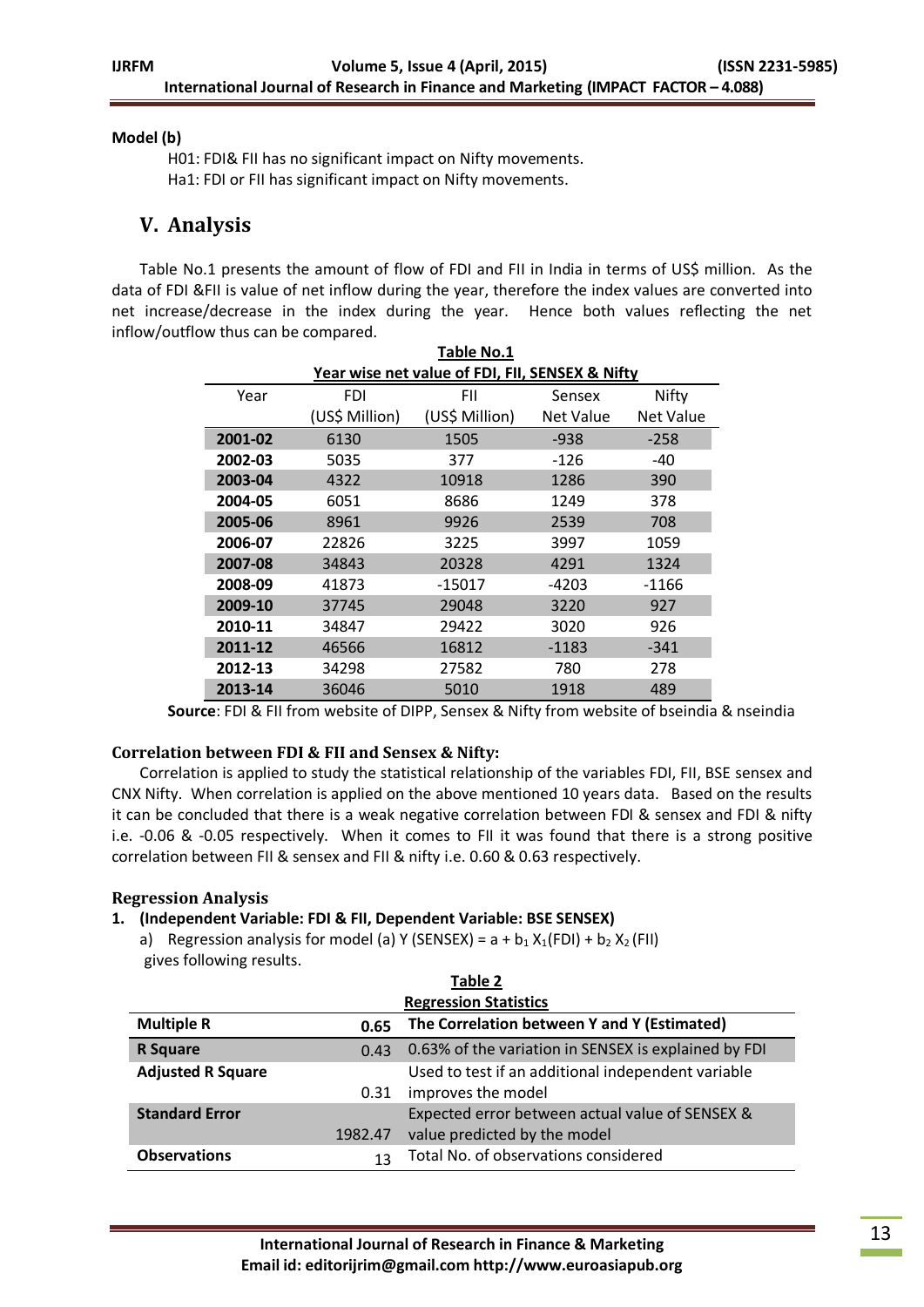#### **Table 3 ANOVA**

|                   | Df | SS          | ΜS          |      | Significance F (P-value) |
|-------------------|----|-------------|-------------|------|--------------------------|
| <b>Regression</b> |    | 29158524.11 | 14579262.05 | 3.71 | 0.06                     |
| <b>Residual</b>   | 10 | 39302018.20 | 3930201.82  |      |                          |
| <b>Total</b>      | 12 | 68460542.31 |             |      |                          |
|                   |    |             | Table 4     |      |                          |

**t-Stat & P-value**

|            | <b>Coefficients</b> | <b>Standard Error</b> | t Stat  | P-value | Lower 95%  | Upper 95% |
|------------|---------------------|-----------------------|---------|---------|------------|-----------|
| Intercept  | 759.20              | 1061.70               | 0.72    | 0.49    | $-1606.41$ | 3124.82   |
| <b>FDI</b> | $-0.04$             | 0.04                  | $-1.05$ | 0.32    | $-0.12$    | 0.04      |
| <b>FII</b> | 0.12                | 0.05                  | 2.71    | 0.02    | 0.02       | 0.23      |

A simple summary of the above output is that the fitted line is;

#### **Y (SENSEX) = 759.20 - 0.04 X<sup>1</sup> (FDI) + 0.12 X<sup>2</sup> (FII)**

From the ANOVA table the F-test statistic is 3.71 with p-value of 0.06. Since the p-value is greater than 0.05 (.06  $>$  0.05) we cannot reject the null hypothesis that the regression parameters ( $b_1$  &  $b_2$ ) are zero at significance level 0.05. Conclude that the model is statistically insignificant at significance level 0.05.

The coefficient of FDI has estimated standard error of 0.040, t-statistic of -1.05 and p-value of 0.32. It is therefore statistically insignificant at significance level α = .05 as p > 0.05. Lower 95% & Upper 95% shows the limits of a confidence interval for the slope of the regression line i.e. we are 95% confident that  $-0.12 \leq b1 \leq 0.04$ . Apart from this, If t > t<sup>c</sup> we can reject the null hypothesis and vice versa

For this model value of t (-1.05) <  $t^c$  (1.83) at significance level 0.05 one tailed or

t (-1.05) <  $t^c$  (2.26) at significance level 0.05 two tailed

As a result we cannot reject the null hypothesis, thus for the above model  $b_1=0$  i.e. FDI has no impact on significant BSE SENSEX movement.

The coefficient of FII has estimated standard error of 0.05, t-statistic of 2.71 and p-value of 0.02. It is therefore statistically significant at significance level  $\alpha$  = .05 as p < 0.05. Lower 95% & Upper 95% shows the limits of a confidence interval for the slope of the regression line i.e. we are 95% confident that  $0.02 \le b_2 \le 0.23$ . Apart from this, If t > t<sup>c</sup> we can reject the null hypothesis and vice versa

For this model value of t (2.71) >  $t^c$  (1.83) at significance level 0.05 one tailed or

t (2.71) >  $t^c$  (2.26) at significance level 0.05 two tailed

As a result we can reject the null hypothesis, thus for the above model  $b_2$  # 0 i.e. FII has significant impact on significant BSE SENSEX movement.

## **2. (Independent Variable: FDI & FII, Dependent Variable: CNX NIFTY)**

b) Regression analysis for model (a) Y (CNX Nifty) =  $a + b_1 X_1(FDI) + b_2 X_2(FII)$ gives following results.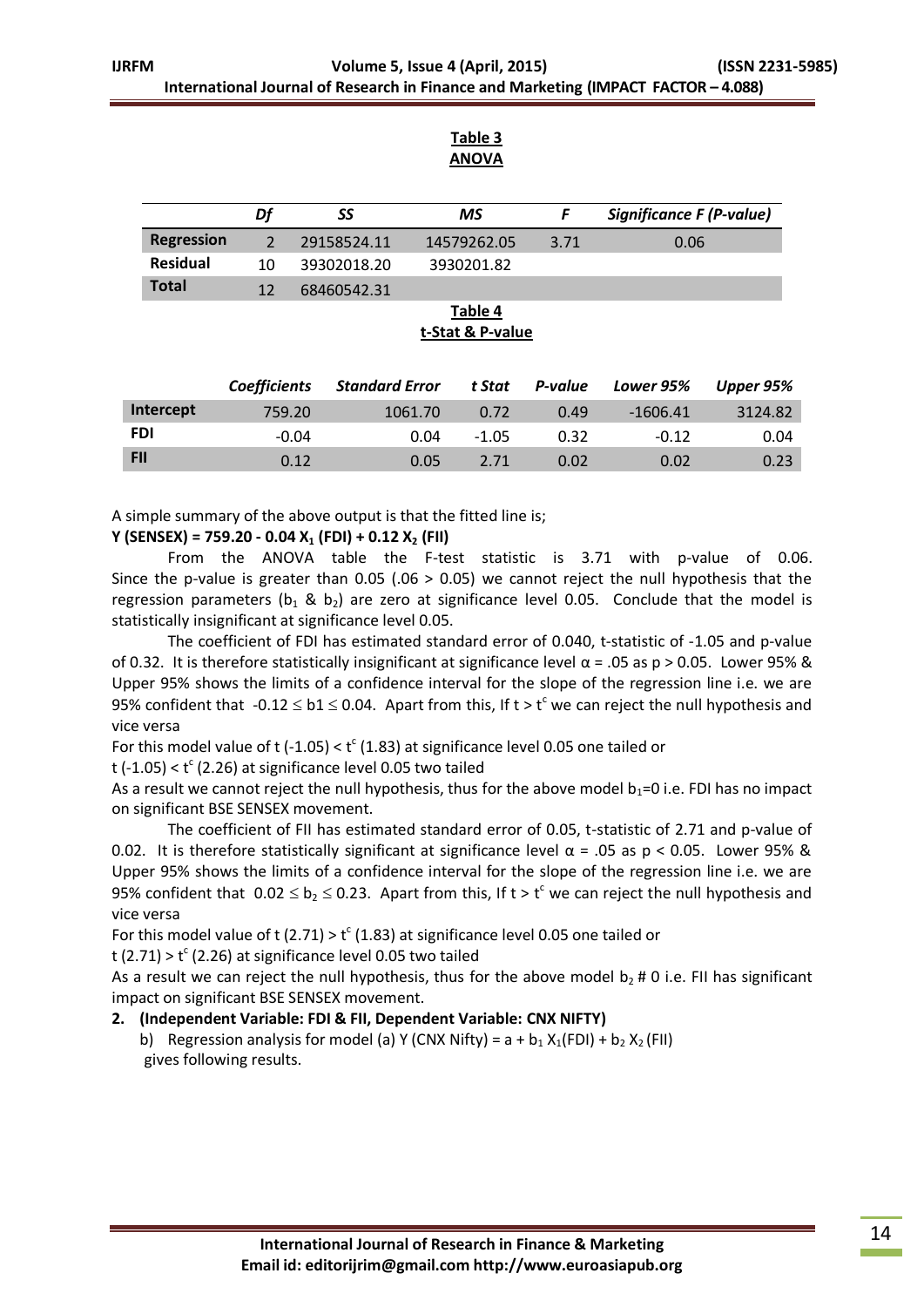|                   |                                                                   |                |                       | Table 5                                             |         |           |                                                    |
|-------------------|-------------------------------------------------------------------|----------------|-----------------------|-----------------------------------------------------|---------|-----------|----------------------------------------------------|
|                   |                                                                   |                |                       | <b>Regression Statistics</b>                        |         |           |                                                    |
| <b>Multiple R</b> |                                                                   |                | 0.68                  | The Correlation between Y and Y (Estimated)         |         |           |                                                    |
| <b>R</b> Square   |                                                                   |                | 0.46                  | 0.66% of the variation in NIFTY is explained by FDI |         |           |                                                    |
|                   | <b>Adjusted R Square</b>                                          |                |                       | Used to test if an additional independent variable  |         |           |                                                    |
|                   |                                                                   |                | 0.35                  | improves the model                                  |         |           |                                                    |
|                   | <b>Standard Error</b>                                             |                |                       |                                                     |         |           | Expected error between actual value of CNX Nifty & |
|                   |                                                                   |                | 547.79                | value predicted by the model                        |         |           |                                                    |
|                   | Total No. of observations considered<br><b>Observations</b><br>13 |                |                       |                                                     |         |           |                                                    |
|                   |                                                                   |                |                       | Table 6                                             |         |           |                                                    |
|                   |                                                                   |                |                       | <b>ANOVA</b>                                        |         |           |                                                    |
|                   |                                                                   |                |                       |                                                     |         |           |                                                    |
|                   |                                                                   | df             | SS                    | <b>MS</b>                                           | F       |           | <b>Significance F (P-value)</b>                    |
|                   | <b>Regression</b>                                                 | $\overline{2}$ | 2566741.90            | 1283370.95                                          | 4.28    |           | 0.045                                              |
| <b>Residual</b>   |                                                                   | 10             | 3000691.33            | 300069.13                                           |         |           |                                                    |
| <b>Total</b>      |                                                                   | 12             | 5567433.23            |                                                     |         |           |                                                    |
|                   |                                                                   |                |                       | Table 6                                             |         |           |                                                    |
|                   |                                                                   |                |                       | t-Stat & P-value                                    |         |           |                                                    |
|                   |                                                                   |                |                       |                                                     |         |           |                                                    |
|                   | <b>Coefficients</b>                                               |                | <b>Standard Error</b> | t Stat                                              | P-value | Lower 95% | Upper 95%                                          |
| Intercept         | 207.63                                                            |                | 293.36                | 0.71                                                | 0.50    | $-446.02$ | 861.28                                             |
| <b>FDI</b>        | $-0.01$                                                           |                | 0.01                  | $-1.07$                                             | 0.31    | $-0.03$   | 0.01                                               |

A simple summary of the above output is that the fitted line is;

**Y (Nifty) = 206.63 - 0.01 X<sup>1</sup> (FDI) + 0.04 X<sup>2</sup> (FII)**

From the ANOVA table the F-test statistic is 4.28 with p-value of 0.045. Since the p-value is less than 0.05 (0.045 < 0.05) we can reject the null hypothesis that the regression parameters ( $b_1$  &  $b_2$ ) are zero at significance level 0.05. Conclude that the model is statistically significant at significance level 0.05.

**FII** 0.04 0.01 2.92 0.02 0.01 0.07

The coefficient of FDI has estimated standard error of 0.01, t-statistic of -1.07 and p-value of 0.31. It is therefore statistically insignificant at significance level  $\alpha$  = .05 as p > 0.05. Lower 95% & Upper 95% shows the limits of a confidence interval for the slope of the regression line i.e. we are 95% confident that  $-0.03 \leq b1 \leq 0.01$ . Apart from this, If t > t<sup>c</sup> we can reject the null hypothesis and vice versa

For this model value of t (-1.07) <  $t^c$  (1.83) at significance level 0.05 one tailed or

t (-1.07) <  $t^c$  (2.26) at significance level 0.05 two tailed

As a result we cannot reject the null hypothesis, thus for the above model  $b_1=0$  i.e. FDI has no impact on significant CNX Nifty.

The coefficient of FII has estimated standard error of 0.01, t-statistic of 2.92 and p-value of 0.02. It is therefore statistically significant at significance level  $\alpha$  = .05 as p < 0.05. Lower 95% & Upper 95% shows the limits of a confidence interval for the slope of the regression line i.e. we are 95% confident that  $0.01 \le b_2 \le 0.07$ . Apart from this, If t > t<sup>c</sup> we can reject the null hypothesis and vice versa

For this model value of t (2.92) >  $t^c$  (1.83) at significance level 0.05 one tailed or

t (2.92) >  $t^c$  (2.26) at significance level 0.05 two tailed

As a result we can reject the null hypothesis, thus for the above model  $b_2 \# 0$  i.e. FII has significant impact on significant CNX Nifty movement.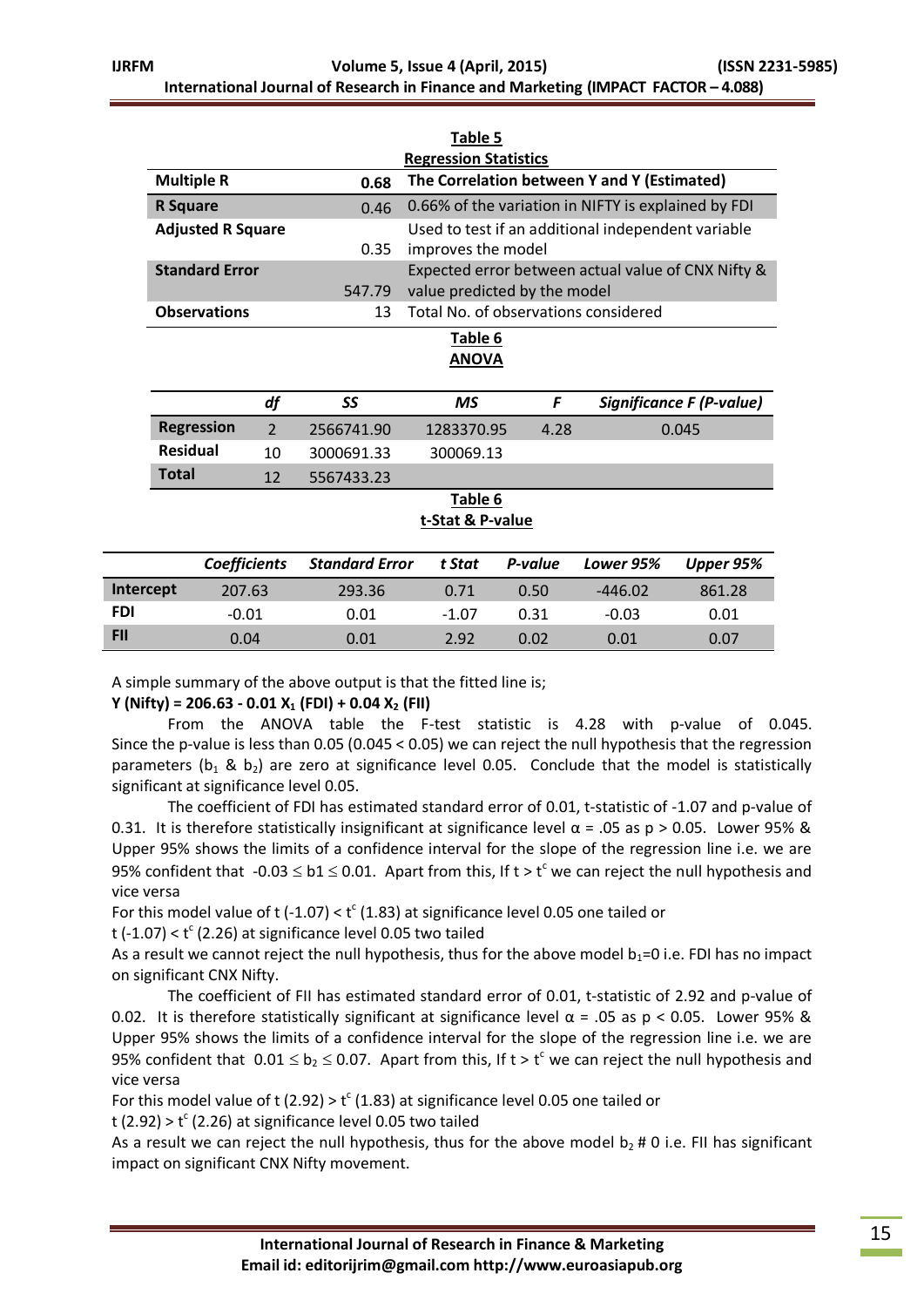# **VI.Findings of the Study**

- The flow of FDIs has shown an increasing trend during the considered period except during the years i.e. 2002-03, 2003-04, 2009-10, 2010-11 & 2012-13.
- The flow of FII has shown a mixed trend, during the year 2008-09 there was a negative flow of FII.
- When flow of FII and FDI are compared, the flow of FII is less than flow of FDI into India except for three years i.e. from 2003-04, 2004-05 & 2005-06.
- The value of both indices show a mixed trend but both of them are moving up or down at same time.
- There is a negative correlation between FDI & sensex and FDI & nifty i.e. -0.06 & -0.05 respectively.
- There is a strong positive correlation between FII & sensex and FII & nifty i.e. 0.60 & 0.63 respectively.
- Flow of FDI has no significant impact on BSE Sensex.
- Flow of FII has significant impact on BSE Sensex.
- Flow of FDI has no significant impact on CNX Nifty.
- Flow of FII has significant impact on CNX Nifty.

# **VII. Conclusion**

The flow of foreign capital is playing a significant role in the development of Indian stock markets. These foreign investors are coming to India in two ways i.e. FDI or FII. As far as FDI is concerned, it is not directly related with stock markets but provides opportunities to industries for technological up-gradation, gaining access to global managerial skills and practices, optimizing utilization of human and natural resources and global competitive advantage with greater efficiency. On the other hand FII is directly concerned with stock markets and helpful in the development & growth of stock markets. It increases the size of the stock markets along with the transparency, technology, investor protection, informational standards and operational standards at par with international stock markets. From the current study it is evident that there is a weak positive correlation between FDI & sensex and FDI & nifty and strong positive correlation between FII & sensex and FII & Nifty.

| $R^2$<br><b>Independent Variables</b> |      | <b>Dependent Variables</b> | Beta $(\beta)$ | p-value |
|---------------------------------------|------|----------------------------|----------------|---------|
|                                       |      | <b>FDI</b>                 | $-0.04$        | 0.32    |
| <b>BSE SENSEX</b>                     | 0.43 | FII                        | 0.12           | 0.02    |
|                                       |      | <b>FDI</b>                 | $-0.01$        | 0.31    |
| <b>CNX Nifty</b>                      | 0.46 | FII                        | 0.04           | 0.02    |

**Table 7 Summary of Developed Models**

Table 7 presents the summary of the two models developed. In the first model Sensex as a dependent variable, both FDI and FII were found to be significant predictor. Similar results were obtained for second model Nifty as a dependent variable. Hence it can be concluded that the impact of flow of FDI & FII on Indian stock market is significant.